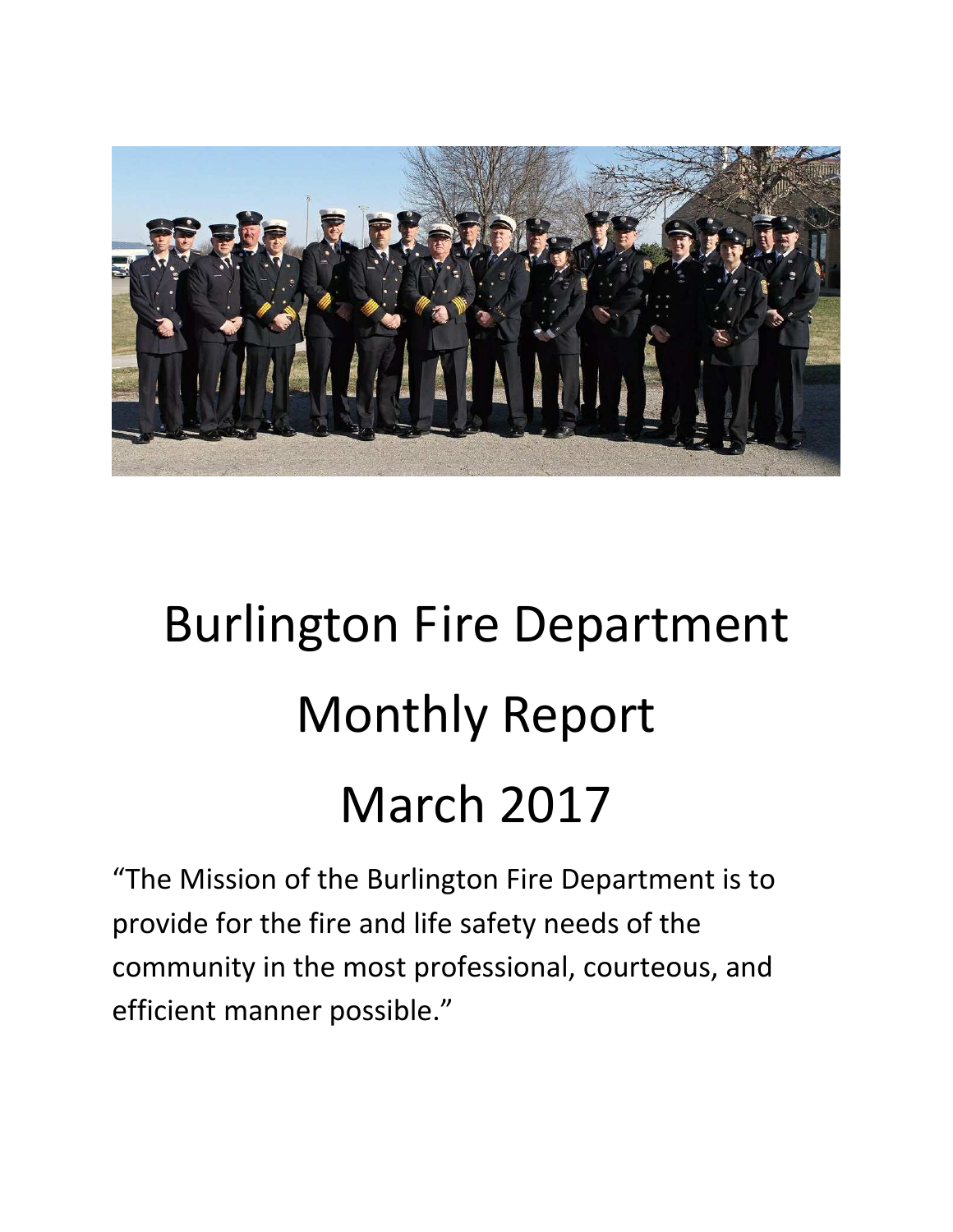#### **Operations**

We had 440 calls for service in March compared with 390 calls in March of 2016 and 329 calls in March of 2014. Our average response time for EMS calls within the city limits of Burlington was 5 minutes and 23 seconds and for building fires the average time was 3 minutes and 18 seconds.

We participated in a "Tactical Fitness" kickoff with athletic trainers from Great River Medical Center's Athletic and Performance Center. We have been working with the athletic trainers over the last year to improve the fitness level of firefighters in an effort to improve overall health and reduce injuries. GRMC has provided the trainers free of charge to provide high intensity workouts at Central Fire Station on Monday, Wednesday, and Friday. They also provide opportunities at GRMC for firefighters and law enforcement personnel. For 2017, GRMC is providing additional fitness testing and evaluations.

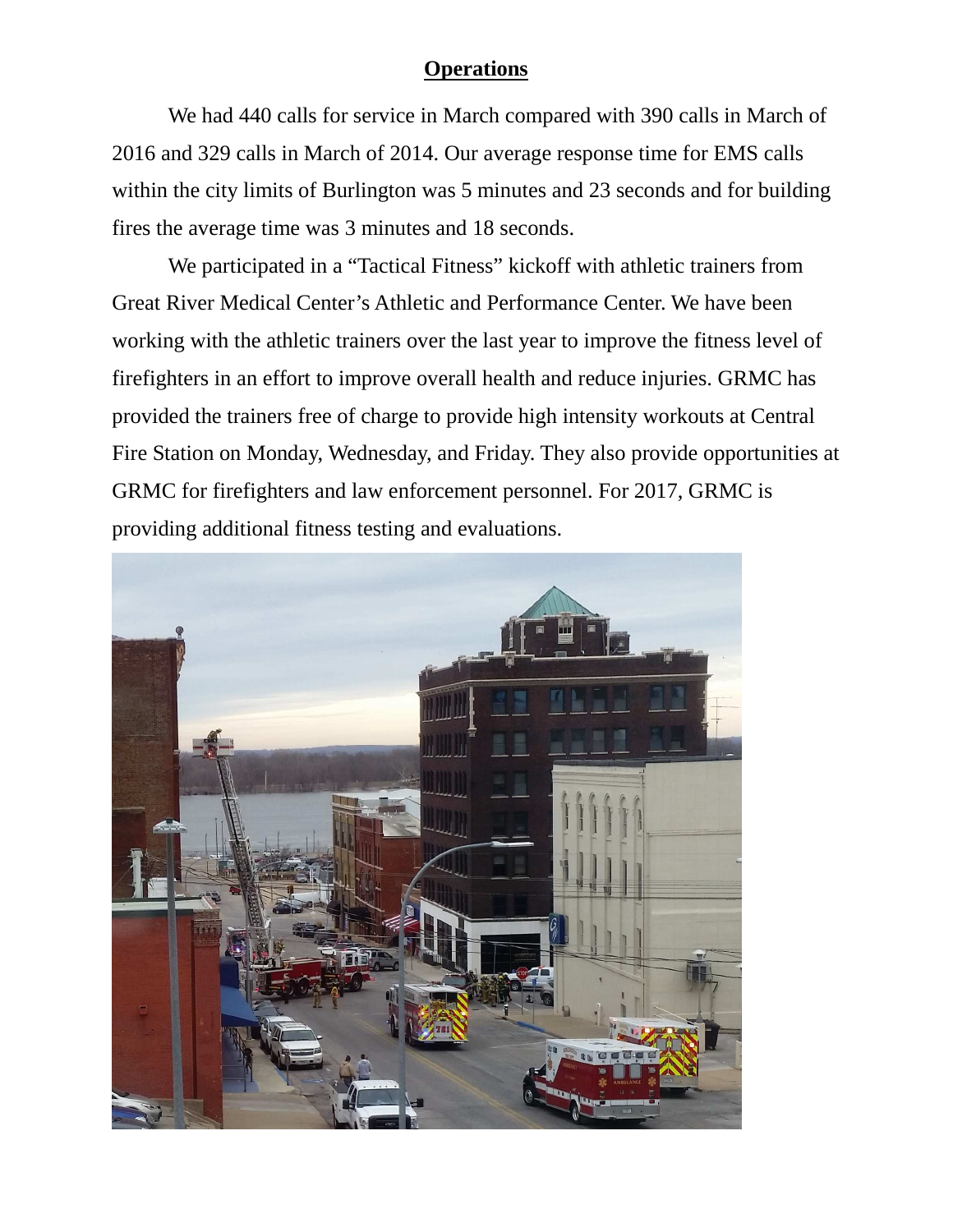### **Training**

There were several training classes held in March including several EMS classes. There was an 8-hour "Tox Medic" class held at Central Fire Station with the help of a grant received through the Gina Hardin, Des Moines County Emergency Manager. This class was to prepare EMS personnel to provide advanced life support to patients affected by a hazardous materials incident.

We conducted a two week recruit training class for our new probationary firefighter/paramedic Kyle Moser. He comes to the Department as a Paramedic and Firefighter II, previously employed with the Muscatine Fire Department.

### **Fire Prevention**

 Fire Marshal Crooks completed 28 inspections in March and noted 33 violations which included electrical problems and exiting issues. Crews completed the first phase of the "Your Numbers Up" address program. Crews placed "friendly reminders" on all occupancies that had either missing address numbers or noncompliant address numbers. Crews will now begin to re-check all non-compliant addresses and compile a list for the city inspection department. Crews have noticed many of the non-compliant addressed have already been taken care of. Crews also installed 9 smoke alarms.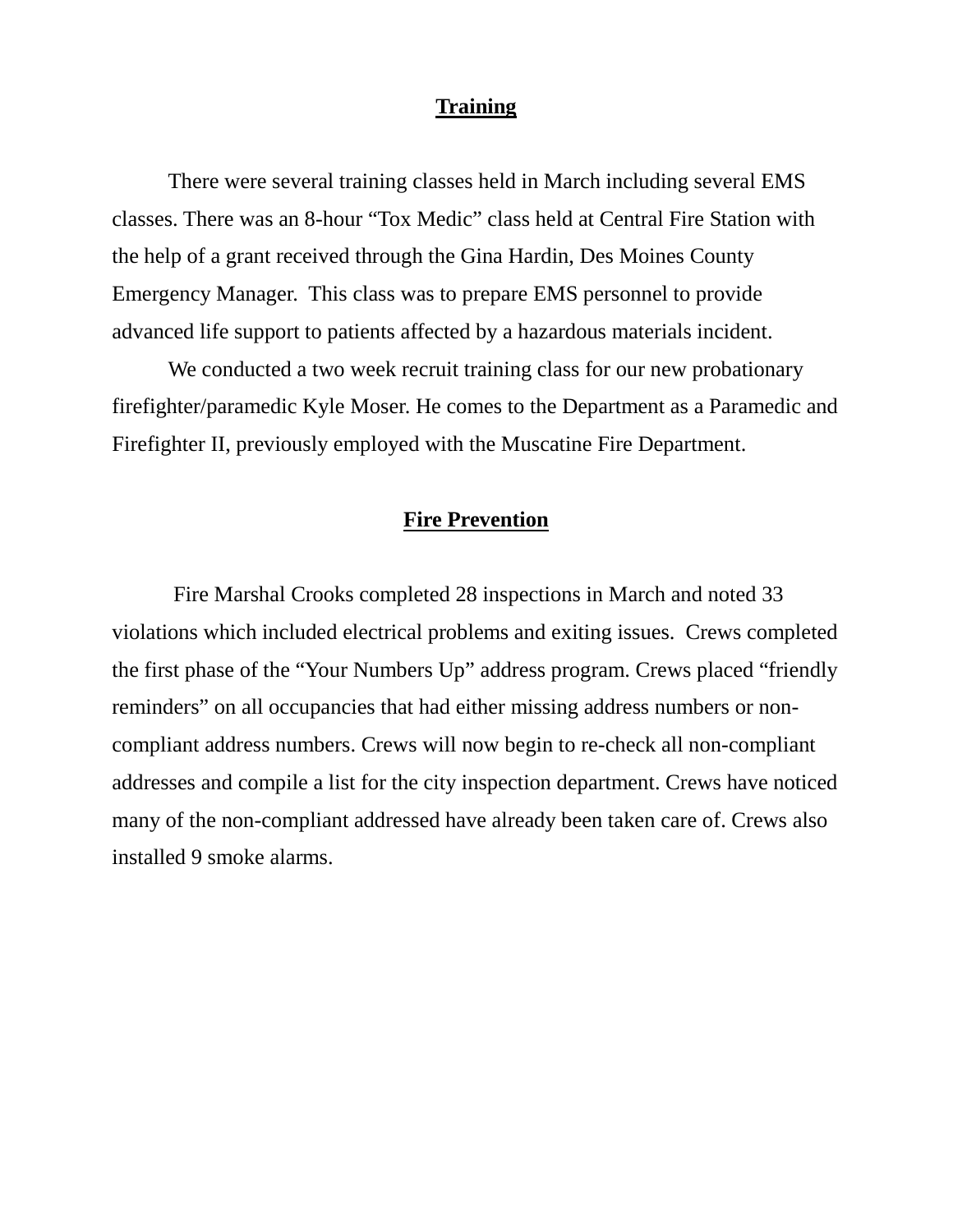## **Other Activities**

- Most of the Department participated in, attended, or provided coverage during the funeral for West Burlington Firefighter Jim Franciskovich.
- Crews provided EMS coverage for the 3 evenings of SnowBull and also provided help with cleanup after the event.
- Several members attended a chess event at Aldo Leopold Middle School.
- Deputy Chief Ryan, Fire Marshal Crooks, and Fire Chief Trexel attended a table top drill in West Burlington in preparation for the April disaster drill.
- Crews participated in the SCC Career Fair.
- The Quad Township's Fire Association meeting was held at Central Fire Station.
- The Des Moines County Firefighter's Association meeting was held at Central Fire Station.
- Deputy Chief Ryan attended the Henderson County EMS Association meeting.
- Battalion Chief Bullinger, Captain Wagoner, and Chief Trexel attended the Des Moines County EMS Association meeting.
- Several on and off-duty firefighters attended the Midwest Magic basketball game.

Respectfully Submitted,

Matt Trexel

Fire Chief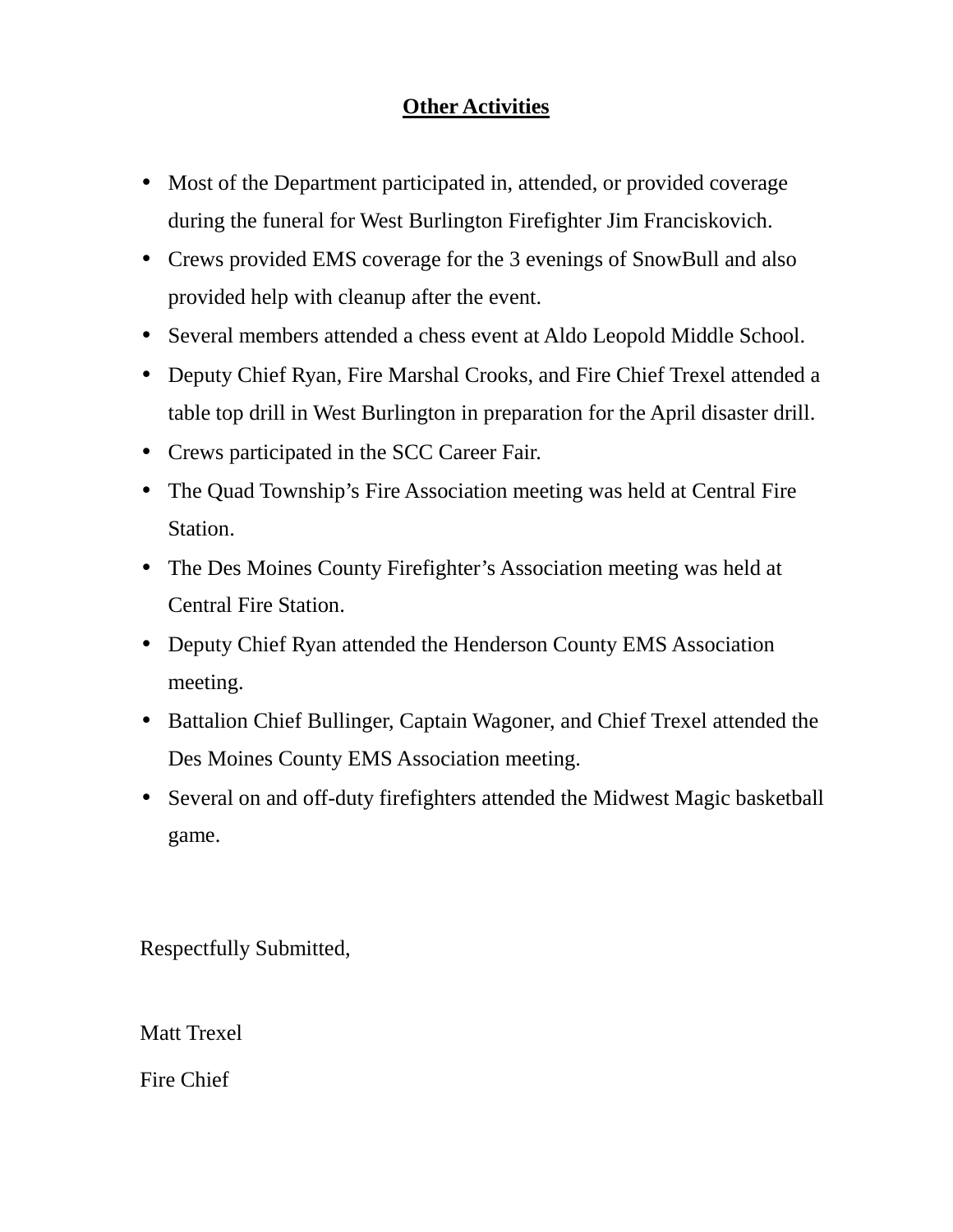**Incident Type Report March 2017** 



## **Responses By District March 2017**

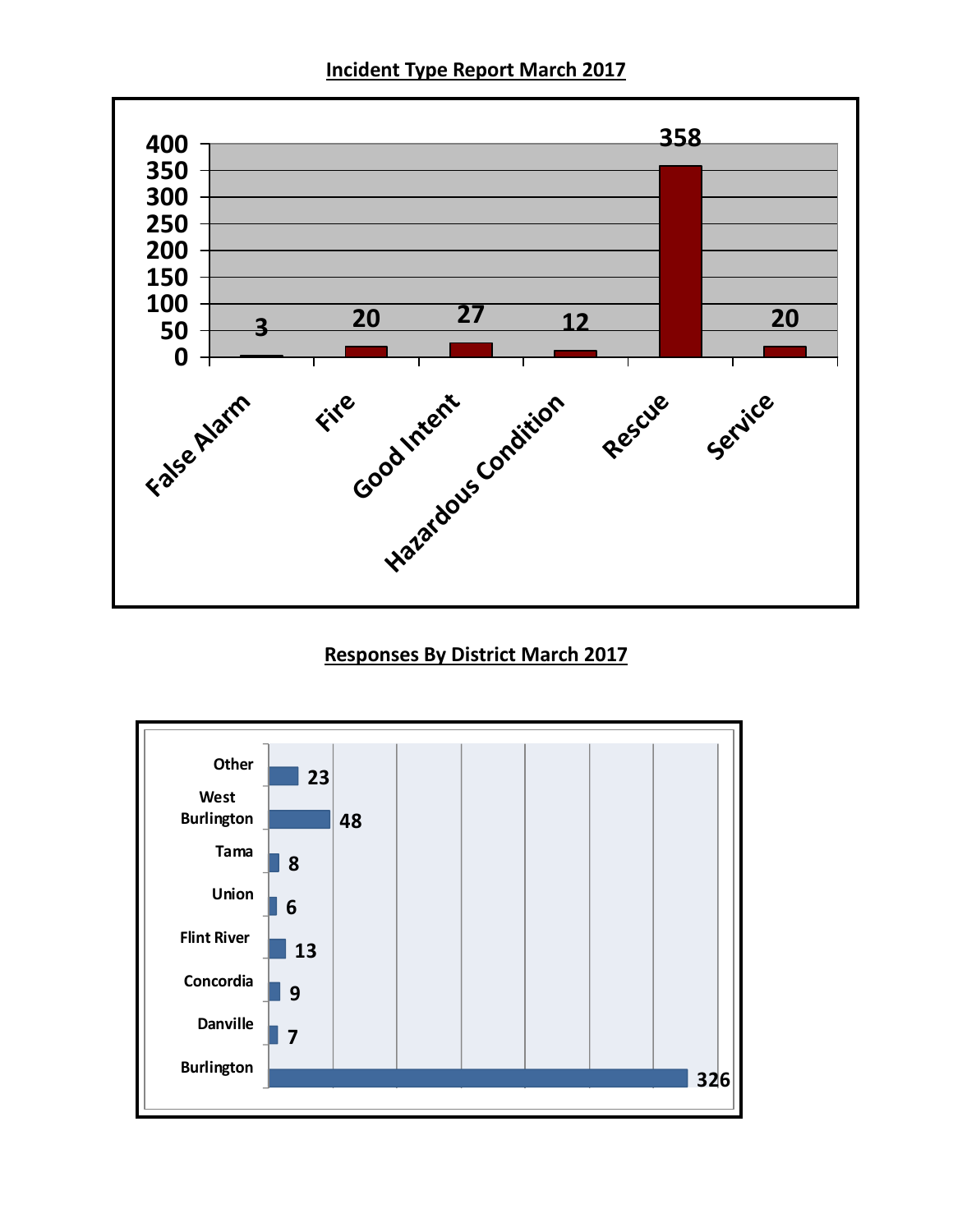## **LIFENET Monthly 12-lead EKG Transmission Summary**

3/1/2017 - 4/1/2017



Mar 2017